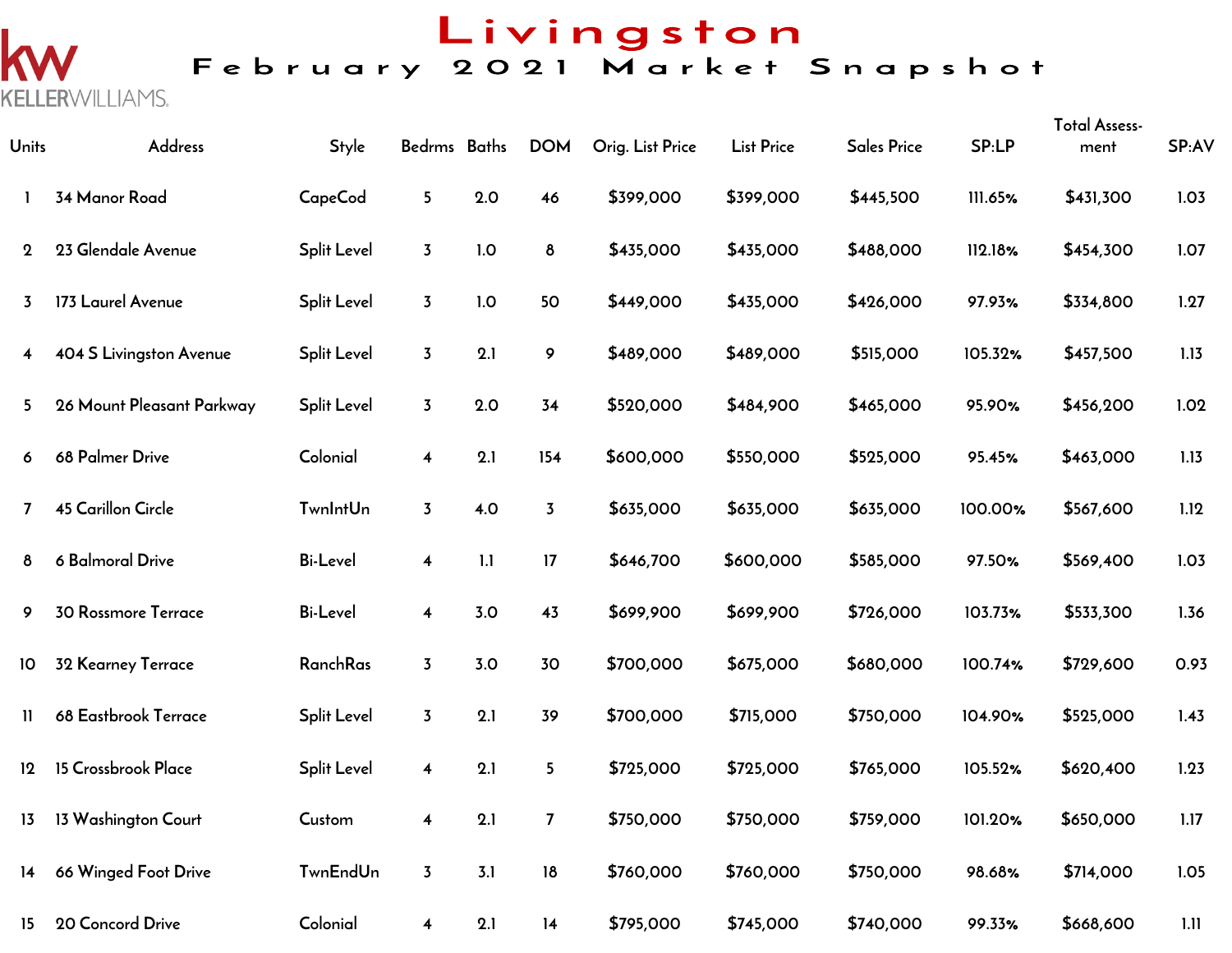### Livingston<br>February 2021 Market Snapshot

| <b>Units</b> | Address              | <b>Style</b>       | Bedrms Baths            |     | <b>DOM</b>     | Orig. List Price | <b>List Price</b> | <b>Sales Price</b> | SP:LP   | Total Assess-<br>ment | SP:AV |
|--------------|----------------------|--------------------|-------------------------|-----|----------------|------------------|-------------------|--------------------|---------|-----------------------|-------|
| 16           | 13 Sparrow Drive     | <b>Split Level</b> | $\overline{\mathbf{4}}$ | 2.1 | $\overline{7}$ | \$825,000        | \$825,000         | \$865,000          | 104.85% | \$679,300             | 1.27  |
| 17           | 39 Pine Valley Road  | <b>TwnEndUn</b>    | 3                       | 3.1 | 139            | \$839,000        | \$820,000         | \$780,000          | 95.12%  | \$691,600             | 1.13  |
| 18           | 67 Winged Foot Drive | <b>TwnEndUn</b>    | $\overline{3}$          | 3.1 | 53             | \$875,000        | \$875,000         | \$860,000          | 98.29%  | \$764,000             | 1.13  |
| 19           | 21 Thurston Drive    | <b>Split Level</b> | 4                       | 3.1 | 17             | \$899,000        | \$899,000         | \$950,000          | 105.67% | \$571,600             | 1.66  |
| 20           | 44 Morningside Drive | <b>Split Level</b> | $\overline{\mathbf{4}}$ | 2.1 | $\mathbf{H}$   | \$1,039,000      | \$1,039,000       | \$1,039,000        | 100.00% | \$804,200             | 1.29  |
| 21           | 5 Squier Court       | Colonial           | 5                       | 3.2 | $\mathbf{o}$   | \$1,075,000      | \$1,075,000       | \$1,100,000        | 102.33% | \$1,017,600           | 1.08  |
| 22           | 85 Shrewsbury Drive  | Colonial           | 6                       | 3.2 | 94             | \$1,175,000      | \$1,175,000       | \$1,125,000        | 95.74%  | \$902,600             | 1.25  |
| 23           | 7 Windmere Court     | Colonial           | $\overline{ }$          | 5.2 | 13             | \$2,290,000      | \$2,290,000       | \$2,000,000        | 87.34%  | \$2,296,400           | 0.87  |
|              | <b>AVERAGE</b>       |                    |                         |     | 35             | \$796,548        | \$786,774         | \$781,457          | 100.84% |                       | 1.16  |

### **"Active" Listings in Livingston**

**KELLERWILLIAMS.** 

| Number of Units:        | 64          |
|-------------------------|-------------|
| Average List Price:     | \$1,061,964 |
| Average Days on Market: | 79.         |
|                         |             |

| <i>"Under Contract"</i> Listings in Livingston |             |
|------------------------------------------------|-------------|
| Number of Units:                               | 70          |
| Average List Price:                            | \$1,023,661 |
| Average Days on Market:                        | 58          |
|                                                |             |